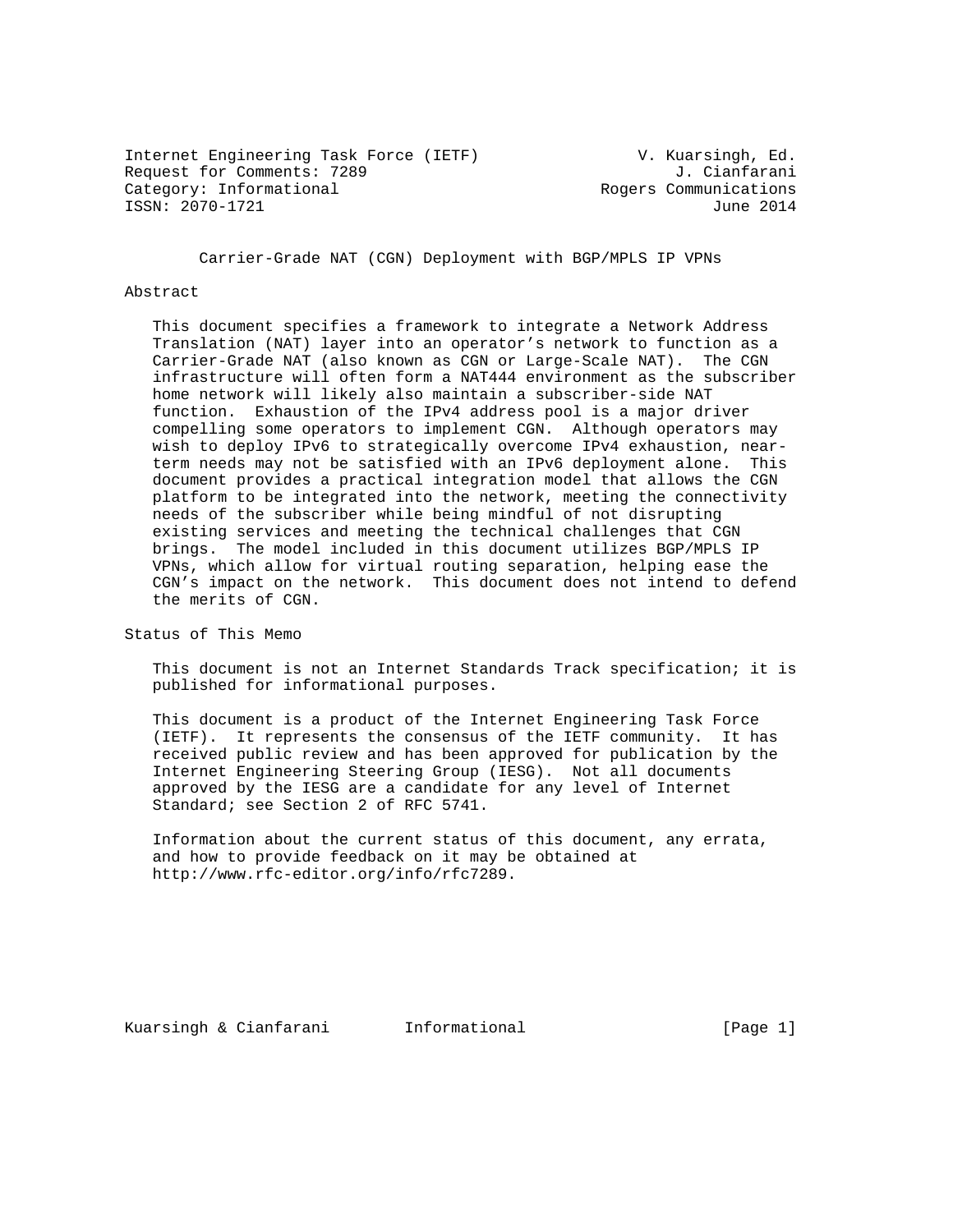# Copyright Notice

 Copyright (c) 2014 IETF Trust and the persons identified as the document authors. All rights reserved.

 This document is subject to BCP 78 and the IETF Trust's Legal Provisions Relating to IETF Documents

 (http://trustee.ietf.org/license-info) in effect on the date of publication of this document. Please review these documents carefully, as they describe your rights and restrictions with respect to this document. Code Components extracted from this document must include Simplified BSD License text as described in Section 4.e of the Trust Legal Provisions and are provided without warranty as described in the Simplified BSD License.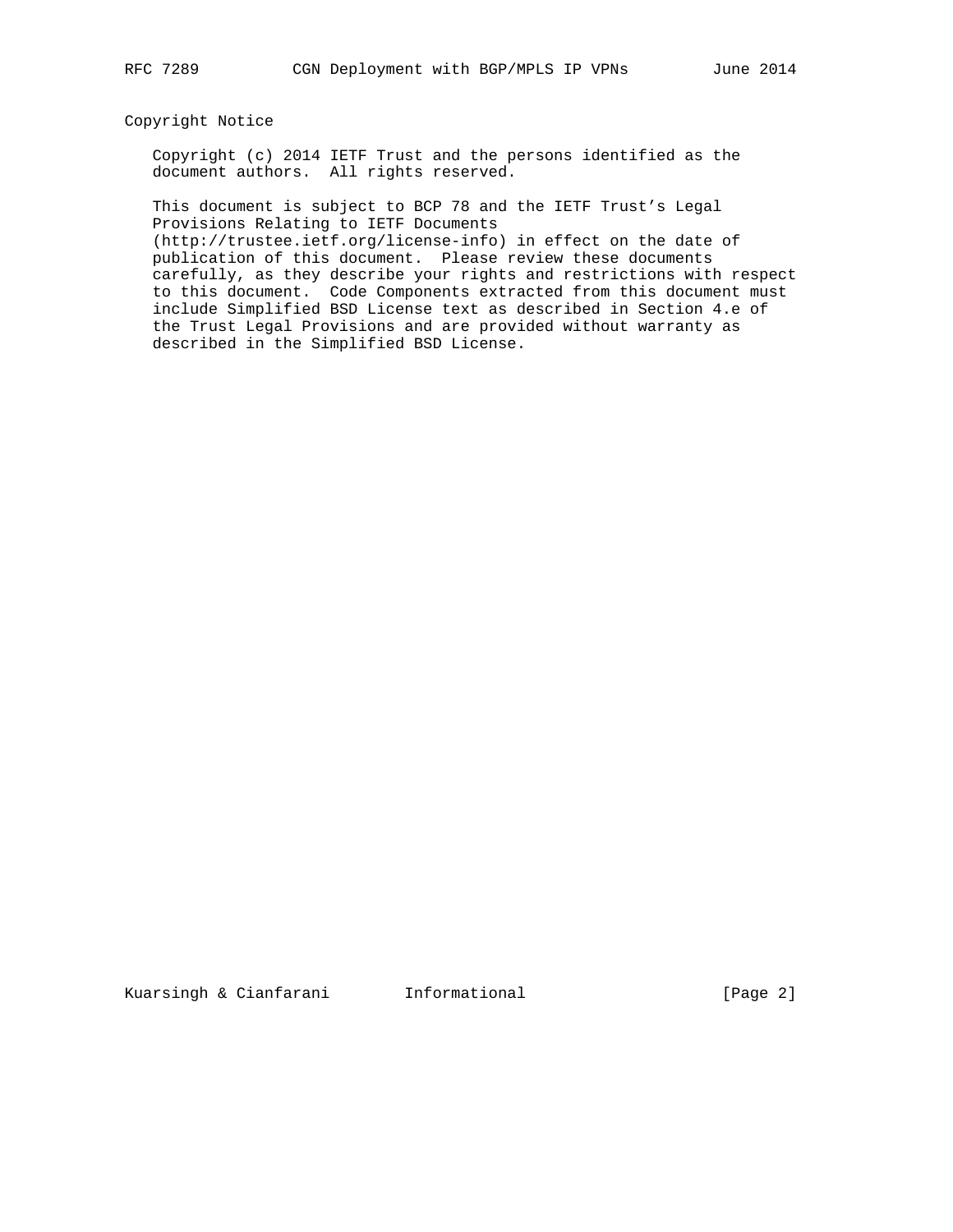# Table of Contents

|    | 3.1. Centralized versus Distributed Deployment         |  |
|----|--------------------------------------------------------|--|
|    | 3.2. CGN and Traditional IPv4 Service Coexistence 7    |  |
|    |                                                        |  |
|    |                                                        |  |
|    |                                                        |  |
|    |                                                        |  |
|    |                                                        |  |
|    |                                                        |  |
|    |                                                        |  |
|    |                                                        |  |
|    |                                                        |  |
|    | 4.2.1. Dual-Stack Operation 14                         |  |
|    |                                                        |  |
|    | 4.4. Comparison of BGP/MPLS IP VPN Option versus Other |  |
|    |                                                        |  |
|    |                                                        |  |
|    | 4.4.2. Traffic Engineering 17                          |  |
|    | 4.4.3. Multiple Routing Topologies 17                  |  |
|    |                                                        |  |
|    |                                                        |  |
|    | 5.1. Basic Integration and Requirements Support 17     |  |
|    |                                                        |  |
|    | 7. BGP/MPLS IP VPN CGN Framework Discussion 18         |  |
| 8. |                                                        |  |
|    |                                                        |  |
|    |                                                        |  |
|    |                                                        |  |
|    |                                                        |  |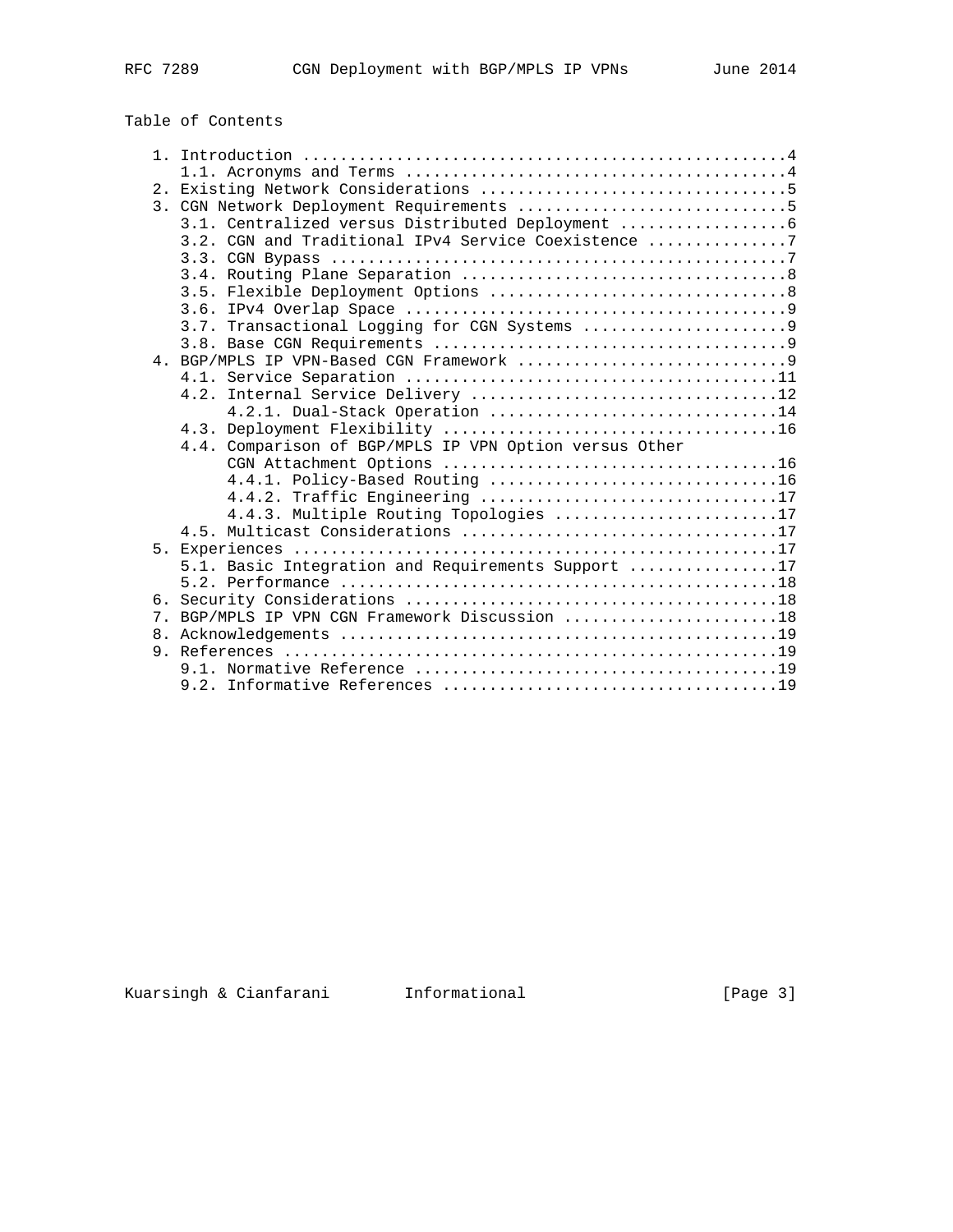# 1. Introduction

 Operators are faced with near-term IPv4 address-exhaustion challenges. Many operators may not have a sufficient amount of IPv4 addresses in the future to satisfy the needs of their growing subscriber base. This challenge may also be present before or during an active transition to IPv6, somewhat complicating the overall problem space.

 To face this challenge, operators may need to deploy CGN (Carrier- Grade NAT) as described in [RFC6888] to help extend the connectivity matrix once IPv4 address caches run out on the local operator. CGN deployments will most often be added into operator networks that already have active IPv4 and/or IPv6 services.

 The addition of the CGN introduces a translation layer that is controlled and administered by an operator and that should be added in a manner that minimizes disruption to existing services. The CGN system addition may also include interworking in a dual-stack environment where the IPv4 path requires translation.

 This document shows how BGP/MPLS IP VPNs as described in [RFC4364] can be used to integrate the CGN infrastructure solving key integration challenges faced by the operator. This model has also been tested and validated in real production-network models and allows fluid operation with existing IPv4 and IPv6 services.

#### 1.1. Acronyms and Terms

 Acronyms and terms used in this document are defined in the list below.

 CGN - Carrier-Grade NAT DOCSIS - Data Over Cable Service Interface Specification CMTS - Cable Modem Termination System DSL - Digital Subscriber Line

BRAS - Broadband Remote Access Server

GGSN - Gateway GPRS Support Node

- GPRS General Packet Radio Service
- ASN-GW Access Service Network Gateway

Kuarsingh & Cianfarani Informational [Page 4]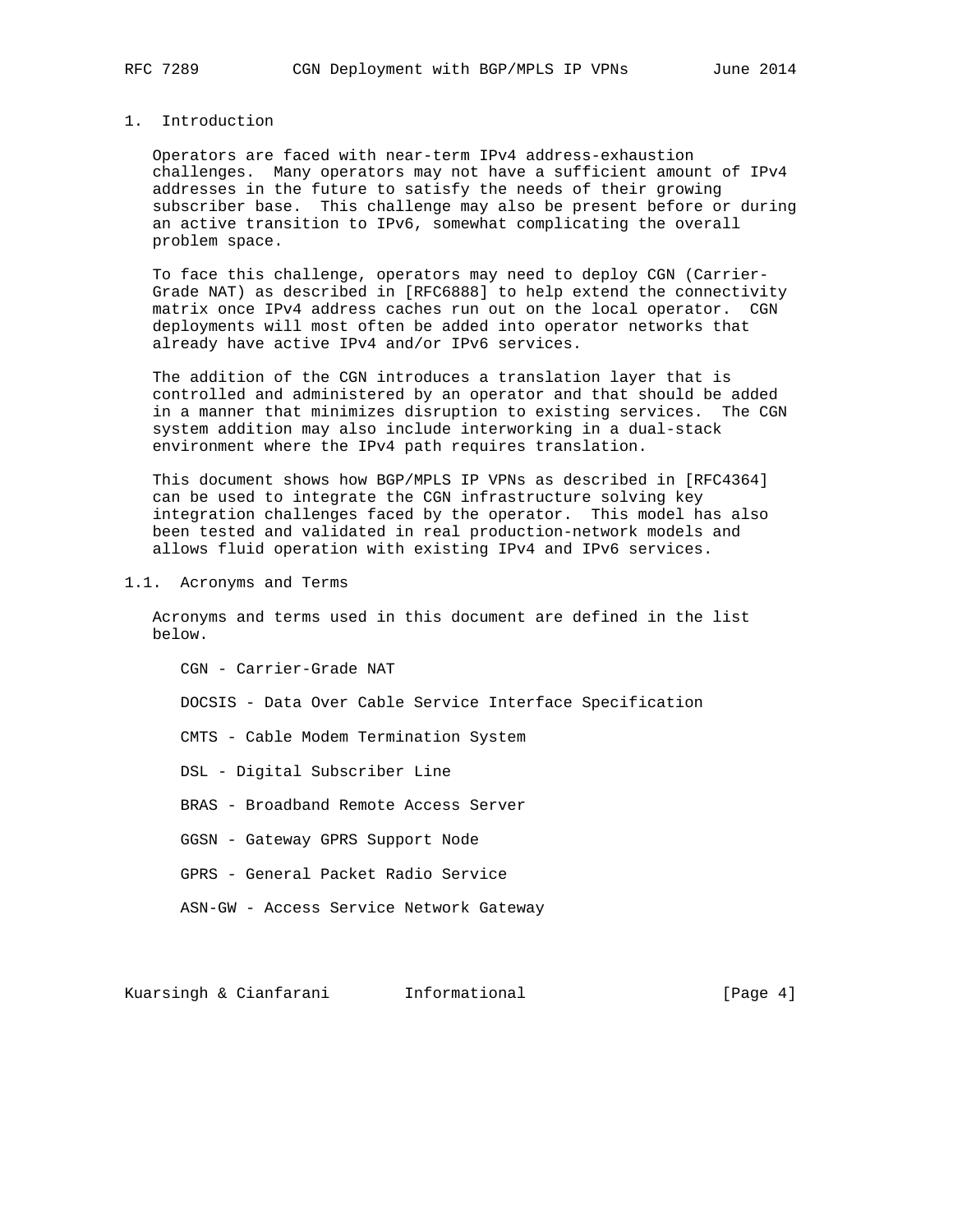GRT - Global Routing Table

 Internal Realm - Addressing and/or network zone between the Customer Premises Equipment (CPE) and CGN as specified in [RFC6888]

 External Realm - Public-side network zone and addressing on the Internet-facing side of the CGN as specified in [RFC6888]

2. Existing Network Considerations

 The selection of CGN may be made by an operator based on a number of factors. The overall driver to use CGN may be the depletion of IPv4 address pools, which leaves little to no addresses for a growing IPv4 service or connection demand growth. IPv6 is considered the strategic answer for IPv4 address depletion; however, the operator may independently decide that CGN is needed to supplement IPv6 and address their particular IPv4 service deployment needs.

 If the operator has chosen to deploy CGN, they should do this in a manner as not to negatively impact the existing IPv4 or IPv6 subscriber base. This will include solving a number of challenges since subscribers whose connections require translation will have network routing and flow needs that are different from legacy IPv4 connections.

3. CGN Network Deployment Requirements

 If a service provider is considering a CGN deployment with a provider NAT44 function, there are a number of basic architectural requirements that are of importance. Preliminary architectural requirements may require all or some of those captured in the list below. Each of the architectural requirement items listed is expanded upon in the following subsections. It should be noted that architectural CGN requirements are additive to base CGN functional requirements contained in [RFC6888]. The assessed architectural requirements for deployment are:

- Support distributed (sparse) and centralized (dense) deployment models. See Section 3.1
- Allow coexistence with traditional IPv4-based deployments, which provide global-scoped IPv4 addresses to CPEs. See Section 3.2.
- Provide a framework for CGN bypass supporting non-translated flows between endpoints within a provider's network. See Section 3.3.

Kuarsingh & Cianfarani Informational [Page 5]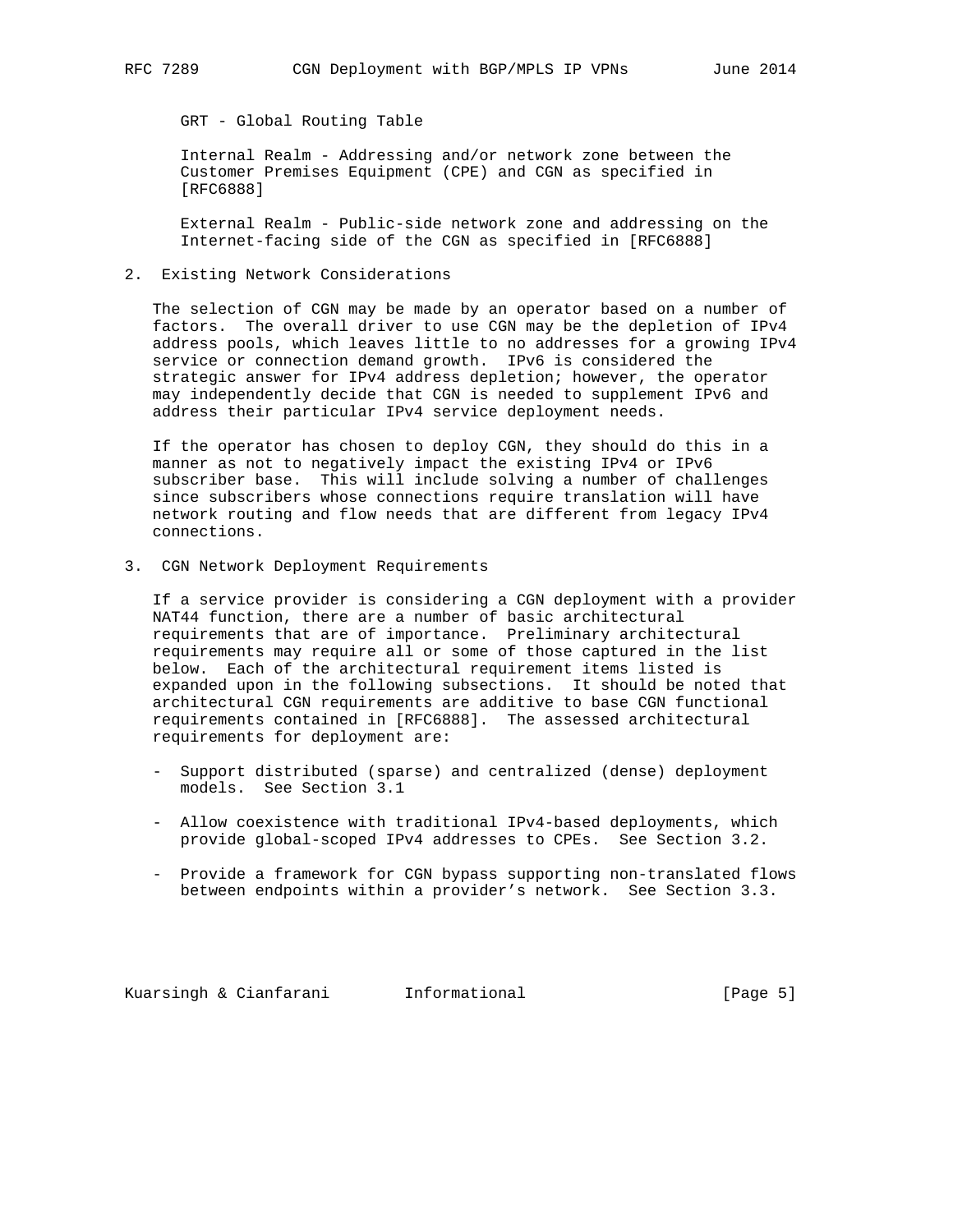- Provide a routing framework that allows the segmentation of routing control and forwarding paths between CGN-mediated and non- CGN-mediated flows. See Section 3.4.
- Provide flexibility for operators to modify their deployments over time as translation demands change (connections, bandwidth, translation realms/zones, and other vectors). See Section 3.5.
- Flexibility should include integration options for common access technologies such as DSL (BRAS), DOCSIS (CMTS), Mobile (GGSN/PGW/ ASN-GW), and direct Ethernet. See Section 3.5.
- Support deployment modes that allow for IPv4 address overlap within the operator's network (between various translation realms or zones). See Section 3.6.
- Allow for evolution to future dual-stack and IPv4/IPv6 transition deployment modes. See Section 3.5.
- Transactional logging and export capabilities to support auxiliary functions, including abuse mitigation. See Section 3.7.
- Support for stateful connection synchronization between translation instances/elements (redundancy). See Section 3.8.
- Support for CGN Shared Address Space [RFC6598] deployment modes if applicable. See Section 3.6.
- Allow for the enablement of CGN functionality (if required) while still minimizing costs and subscriber impact to the best extend possible. See Section 3.8.

 Other requirements may be assessed on an operator-by-operator basis, but those listed above may be considered for any given deployment architecture.

#### 3.1. Centralized versus Distributed Deployment

 Centralized deployments of CGN (longer proximity to end user and/or higher densities of subscribers/connections to CGN instances) differ from distributed deployments of CGN (closer proximity to end user and/or lower densities of subscribers/connections to CGN instances). Service providers may likely deploy CGN translation points more centrally during initial phases if the early system demand is low. Early deployments may see light loading on these new systems since legacy IPv4 services will continue to operate with most endpoints using globally unique IPv4 addresses. Exceptional cases that may drive heavy usage in initial stages may include operators that

Kuarsingh & Cianfarani Informational (Page 6)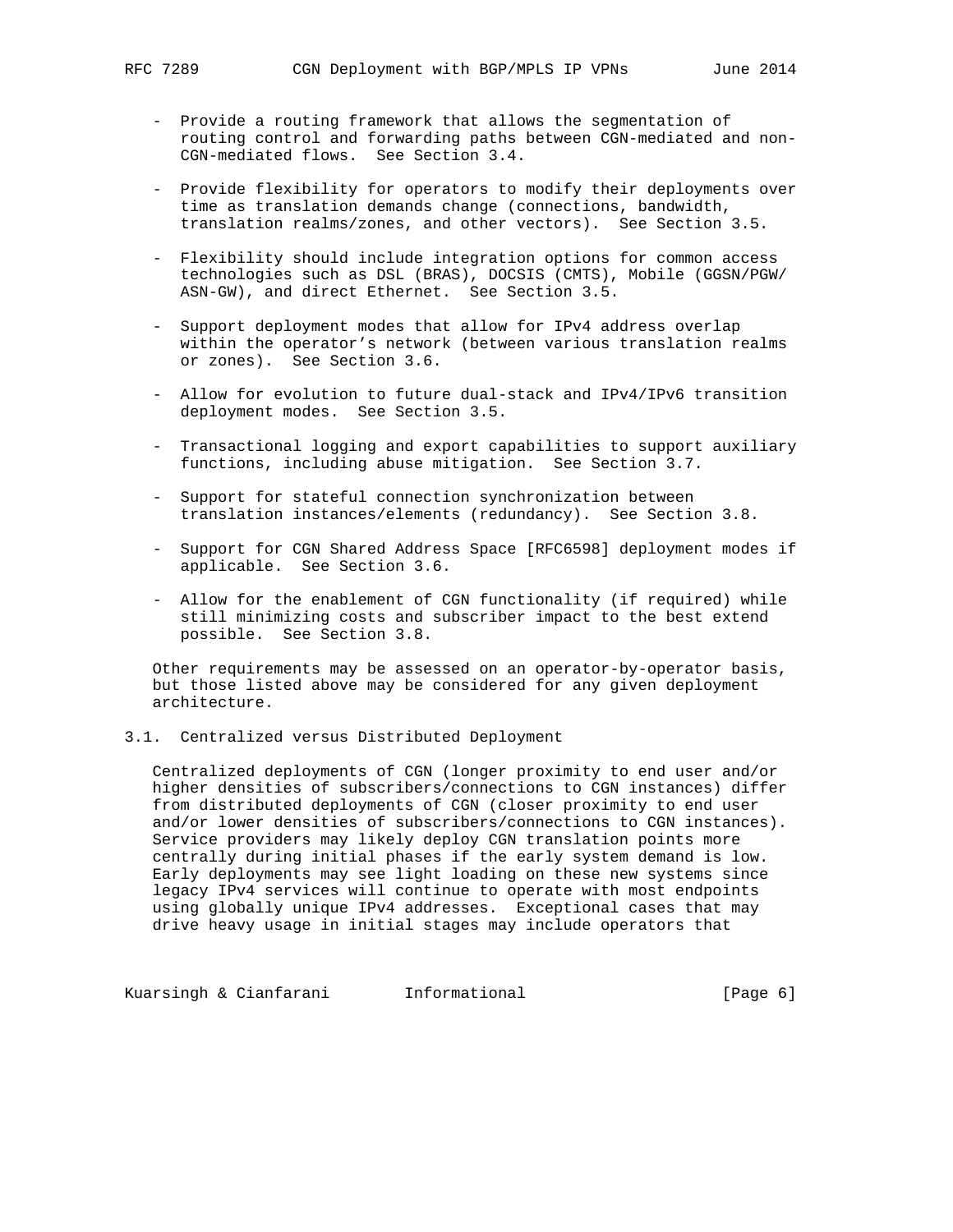already translate a significant portion of their IPv4 traffic, operators that may transition to a CGN implementation from legacy translation mechanisms (i.e., traditional firewalls), or operators that build a greenfield deployment that may see quick growth in the number of new IPv4 endpoints that require Internet connectivity.

 Over time, some providers may need to expand and possibly distribute the translation points if demand for the CGN system increases. The extent of the expansion of the CGN infrastructure will depend on factors such as growth in the number of IPv4 endpoints, status of IPv6 content on the Internet, and the overall progress globally to an IPv6-dominate Internet (reducing the demand for IPv4 connectivity). The overall demand for CGN resources will probably follow a bell-like curve with a growth, peak, and decline period.

#### 3.2. CGN and Traditional IPv4 Service Coexistence

 Newer CGN-serviced endpoints will exist alongside endpoints served by traditional IPv4 globally routed addresses. Operators will need to rationalize these environments since both have distinct forwarding needs. Traditional IPv4 services will likely require (or be best served by) direct forwarding toward Internet peering points while CGN-mediated flows require access to a translator. CGN-mediated and non-CGN-mediated flows pose two fundamentally different forwarding needs.

 The new CGN environments should not negatively impact the existing IPv4 service base by forcing all traffic to translation-enabled network points since many flows do not require translation and this would reduce performance of the existing flows. This would also require massive scaling of the CGN, which is a cost and efficiency concern as well.

 Efficiency of traffic flow and forwarding is considered important since networks are under considerable demand to deliver more and more bandwidth without the luxury of needless inefficiencies that can be introduced with CGN.

# 3.3. CGN Bypass

 The CGN environment is only needed for flows with translation requirements. Many flows that remain within the operator's network do not require translation. Such services include operator-offered DNS services, DHCP services, NTP services, web caching, email, news, and other services that are local to the operator's network.

Kuarsingh & Cianfarani Informational [Page 7]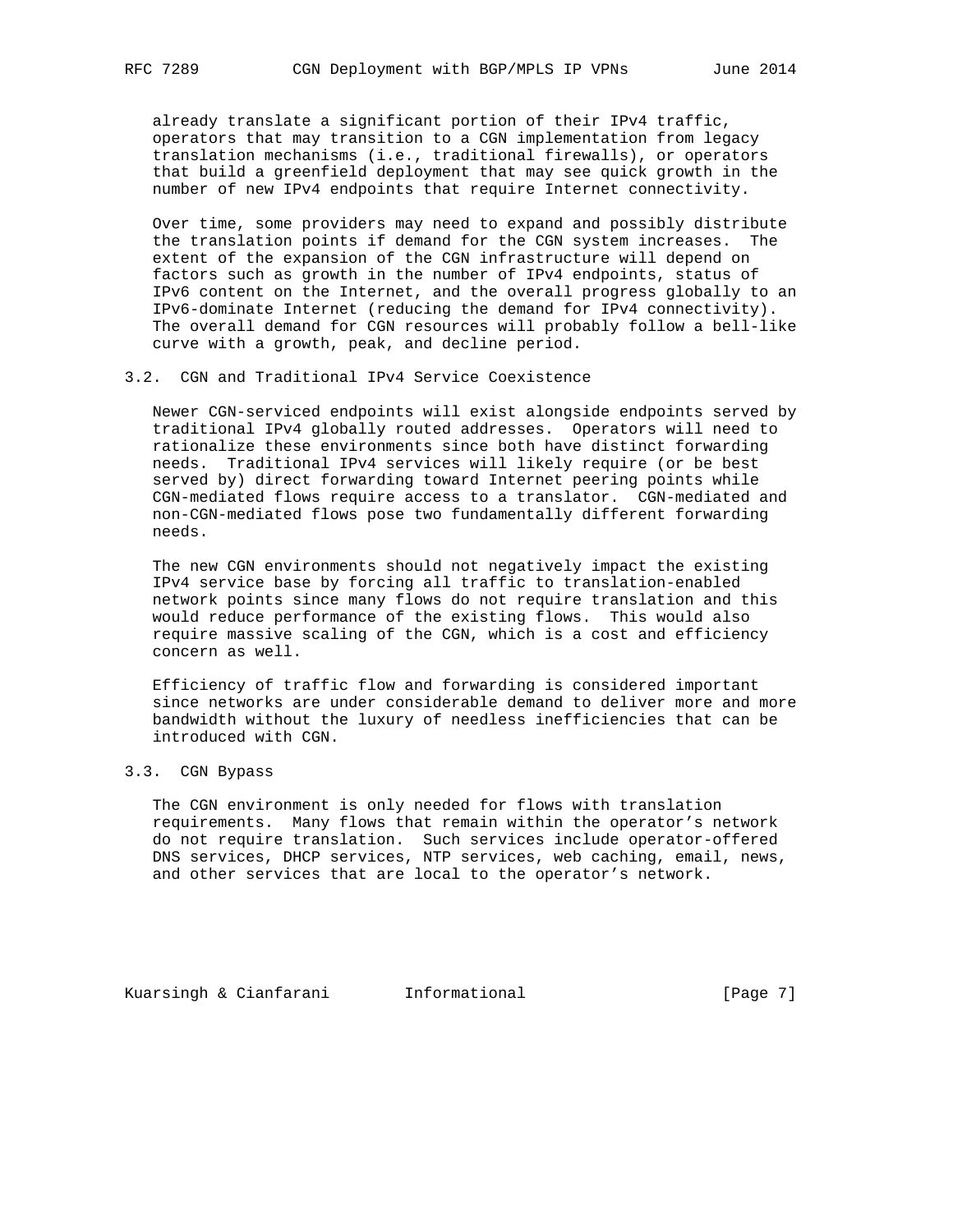The operator may want to leverage opportunities to offer third parties a platform to also provide services without translation. CGN bypass can be accomplished in many ways, but a simplistic, deterministic, and scalable model is preferred.

### 3.4. Routing Plane Separation

 Many operators will want to engineer traffic separately for CGN flows versus flows that are part of the more traditional IPv4 environment. Many times, the routing of these two major flow types differ; therefore, route separation may be required.

 Routing-plane separation also allows the operator to utilize other addressing techniques, which may not be feasible on a single routing plane. Such examples include the use of overlapping private address space [RFC1918], Shared Address Space [RFC6598], or other IPv4 space that may overlap globally within the operator's network.

## 3.5. Flexible Deployment Options

 Service providers operate complex routing environments and offer a variety of IPv4-based services. Many operator environments utilize distributed external routing infrastructures for transit and peering, and these may span large geographical areas. A CGN solution should offer operators the ability to place CGN translation points at various points within their network.

 The CGN deployment should also be flexible enough to change over time as demand for translation services increase or change as noted in [RFC6264]. In turn, the deployment will need to then adapt as translation demand decreases due to the transition of flows to IPv6. Translation points should be able to be placed and moved with as little re-engineering effort as possible, minimizing the risks to the subscriber base.

 Depending on hardware capabilities, security practices, and IPv4 address availability, the translation environments may need to be segmented and/or scaled over time to meet organic IPv4 demand growth. Operators may also want to choose models that support transition to other translation environments such as Dual-Stack Lite (DS-Lite) [RFC6333] and/or Network Address and Protocol Translation from IPv6 Clients to IPv4 Servers (NAT64) [RFC6146]. Operators will want to seek deployment models that are conducive to meeting these goals as well.

Kuarsingh & Cianfarani Informational 1999 (Page 8)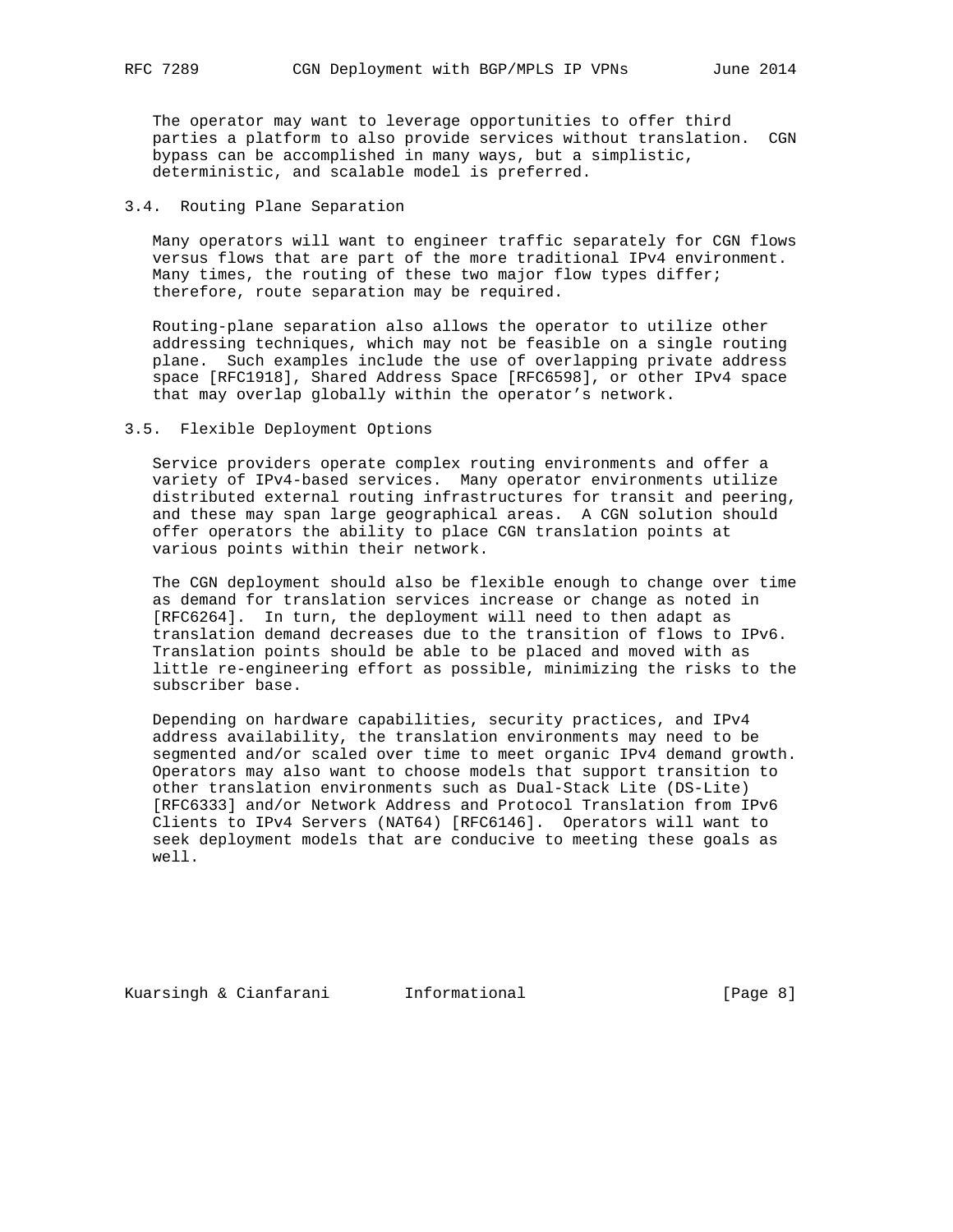#### 3.6. IPv4 Overlap Space

 IPv4 address overlap for CGN translation realms may be required if insufficient IPv4 addresses are available within the operator environment to assign internally unique IPv4 addresses to the CGN subscriber base. The CGN deployment should provide mechanisms to manage IPv4 overlap if required.

# 3.7. Transactional Logging for CGN Systems

 CGNs may require transactional logging since the source IP and related transport-protocol information are not easily visible to external hosts and system.

 If needed, CGN systems should be able to generate logs that identify internal-realm host parameters (i.e., IP/Port) and associate them to external-realm parameters imposed by the translator. The logged information should be stored on the CGN hardware and/or exported to another system for processing. The operator may choose to also enable mechanisms to help reduce logging, such as block allocation of UDP and TCP ports or deterministic translation options, e.g., [CGN-DEPLOYMENTS].

 Operators may be legally obligated to keep track of translation information. The operator may need to utilize their standard practices in handling sensitive customer data when storing and/or transporting such data. Further information regarding CGN logging requirements can be found in Section 4 of [RFC6888].

#### 3.8. Base CGN Requirements

 Whereas the requirements above represent assessed architectural requirements, the CGN platform will also need to meet the base CGN requirements of a CGN function. Base requirements include functions such as Bulk Port Allocation and other CGN device-specific functions. These base CGN platform requirements are captured in [RFC6888].

4. BGP/MPLS IP VPN-Based CGN Framework

 The BGP/MPLS IP VPN [RFC4364] framework for CGN segregates the internal realms within the service-provider space into Layer 3 MPLS based VPNs. The operator can deploy a single realm for all CGN-based flows or can deploy multiple realms based on translation demand and other factors such as geographical proximity. A realm in this model refers to a "VPN", which shares a unique Route Distinguisher / Route Target (RD/RT) combination, routing plane, and forwarding behaviors.

Kuarsingh & Cianfarani Informational (Page 9)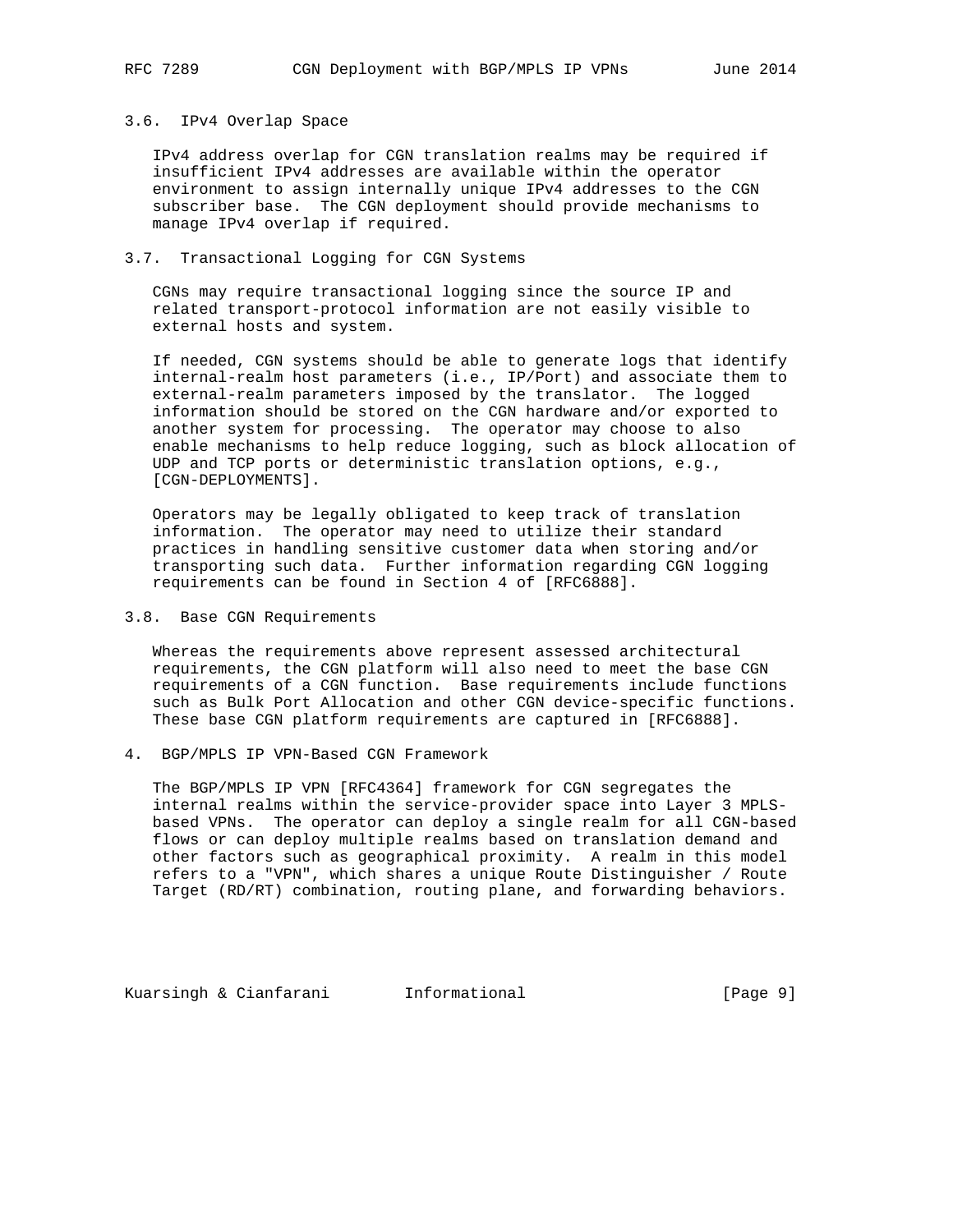The BGP/MPLS IP VPN infrastructure provides control-plane and forwarding separation for the traditional IPv4 service environment and CGN environment(s). The separation allows for routing information (such as default routes) to be propagated separately for CGN-based and non-CGN-based subscriber flows. Traffic can be efficiently routed to the Internet for normal flows and routed directly to translators for CGN-mediated flows. Although many operators may run a "default-route-free" core, IPv4 flows that require translation must obviously be routed first to a translator, so a default route is acceptable for the internal realms.

 The physical location of the Virtual Routing and Forwarding (VRF) termination point for a BGP/MPLS IP VPN-enabled CGN can vary and be located anywhere within the operator's network. This model fully virtualizes the translation service from the base IPv4 forwarding environment that will likely be carrying Internet-bound traffic. The base IPv4 environment can continue to service traditional IPv4 subscriber flows plus post translated CGN flows.

 Figure 1 provides a view of the basic model. The access node provides CPE access to either the CGN VRF or the Global Routing Table (GRT), depending on whether the subscriber receives a private or public IP. Translator-mediated traffic follows an MPLS Label Switched Path (LSP) that can be set up dynamically and can span one hop or many hops (with no need for complex routing policies). Traffic is then forwarded to the translator, which can be an external appliance or integrated into the VRF Termination (Provider Edge) router. Once traffic is translated, it is forwarded to the GRT for general Internet forwarding. The GRT can also be a separate VRF (Internet access VPN/VRF) should the provider choose to implement their Internet-based services in that fashion. The translation services are effectively overlaid onto the network but are maintained within a separate forwarding and control plane.

Kuarsingh & Cianfarani Informational [Page 10]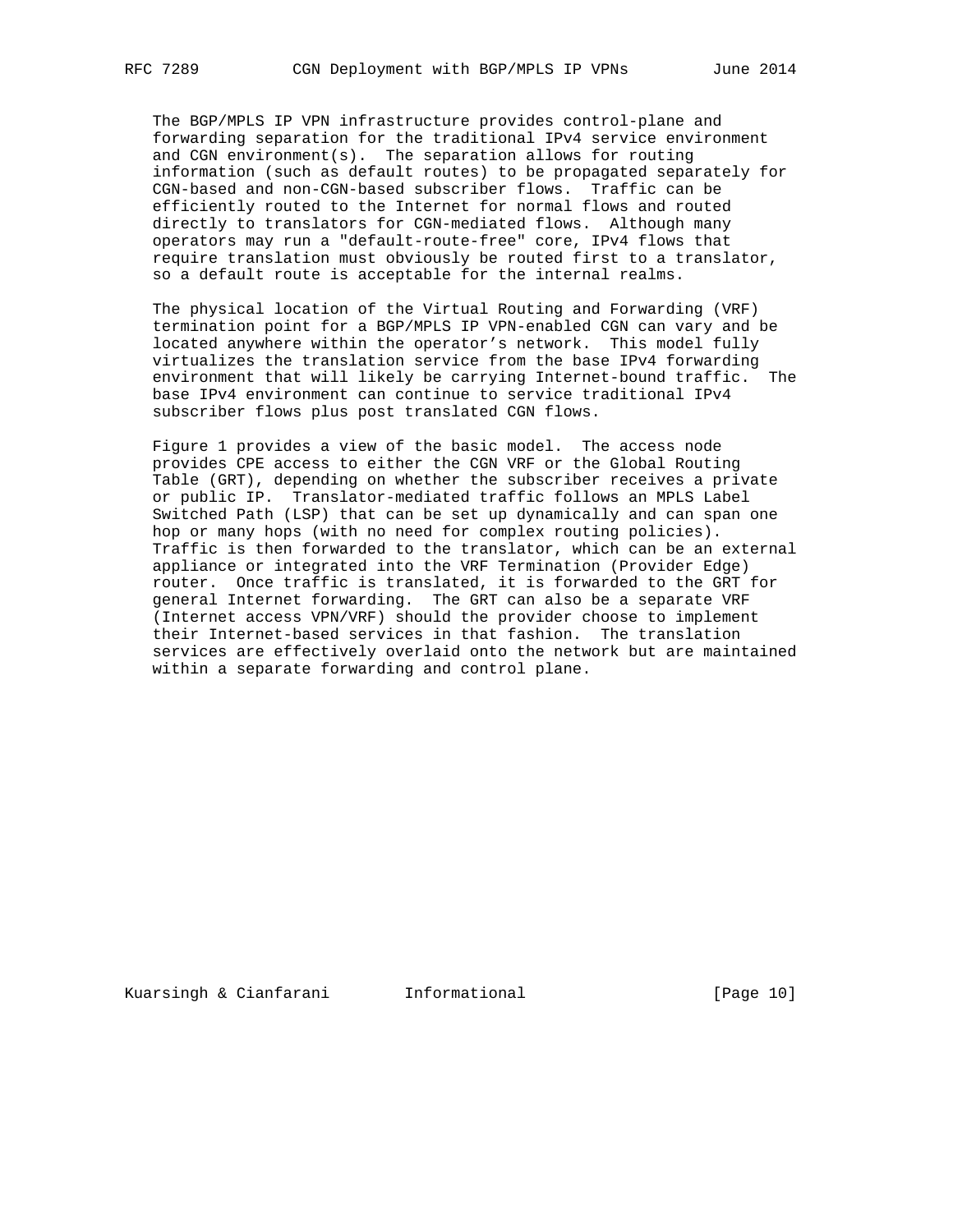

Figure 1: Basic BGP/MPLS IP VPN CGN Model

 If more then one VRF (translation realm) is used within the operator's network, each VPN instance can manage CGN flows independently for the respective realm. The described architecture does not prescribe a single redundancy model that ensures network availability as a result of CGN failure. Deployments are able to select a redundancy model that fits best with their network design. If state information needs to be passed or maintained between hardware instances, the vendor would need to enable this feature in a suitable manner.

# 4.1. Service Separation

 The MPLS/VPN CGN framework supports route separation. The traditional IPv4 flows can be separated at the access node (initial Layer 3 service point) from those that require translation. This type of service separation is possible on common technologies used for Internet access within many operator networks. Service separation can be accomplished on common access technology, including those used for DOCSIS (CMTS), Ethernet access, DSL (BRAS), and mobile access (GGSN/ASN-GW) architectures.

Kuarsingh & Cianfarani Informational [Page 11]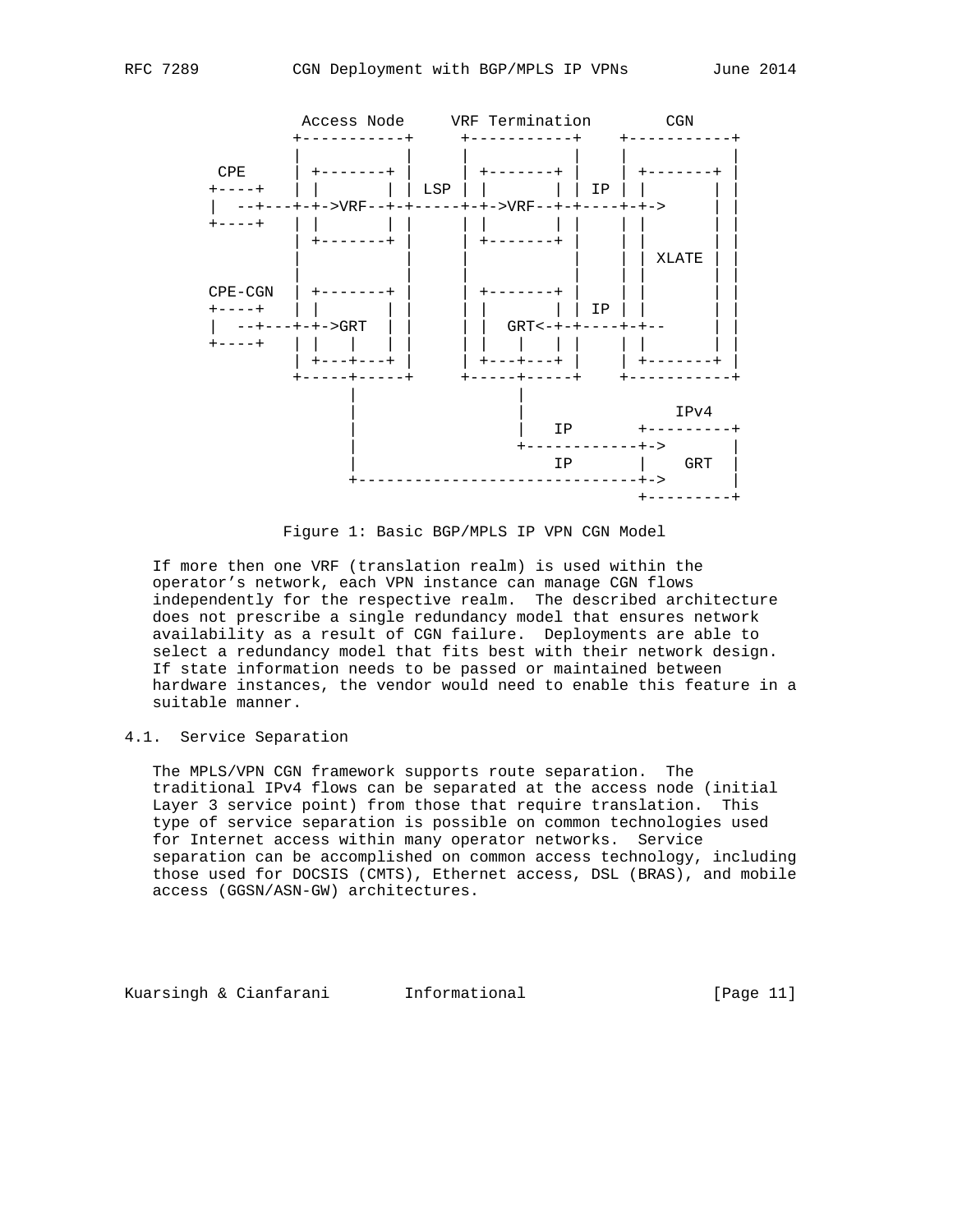# 4.2. Internal Service Delivery

 Internal services can be delivered directly to the privately addressed endpoint within the CGN domain without translation. This can be accomplished in one of two methods. The first method is the use of "route leaking", a method of exchanging routes between the CGN VRF and GRT; this method may also include reducing the overall number of VRFs in the system and exposing services in the GRT. The second method, which is described in detail within this section, is the use of a Services VRF. The second model is a more traditional extranet services model but requires more system resources to implement.

 Using direct route exchange (import/export) between the CGN VRFs and the Services VRFs creates reachability using the aforementioned extranet model available in the BGP/MPLS IP VPN structure. This model allows the provider to maintain separate forwarding rules for translated flows, which require a pass through the translator to reach external network entities, versus those flows that need to access internal services. This operational detail can be advantageous for a number of reasons, such as service-access policies and endpoint identification. First, the provider can reduce the load on the translator since internal services do not need to be factored into the scaling of the CGN hardware (which may be quite large). Second, more direct forwarding paths can be maintained to provide better network efficiency. Third, geographic locations of the translators and the services infrastructure can be deployed in locations in an independent manner. Additionally, the operator can allow CGN subject endpoints to be accessible via an untranslated path, reducing the complexities of provider-initiated management flows. This last point is of key interest since NAT removes transparency to the end device in normal cases.

 Figure 2 below shows how internal services are provided untranslated since flows are sent directly from the access node to the services node/VRF via an MPLS LSP. This traffic is not forwarded to the CGN translator and therefore is not subject to problematic behaviors related to NAT. The Services VRF contains routing information that can be "imported" into the access node VRF, and the CGN VRF routing information can be "imported" into the Services VRF.

Kuarsingh & Cianfarani Informational [Page 12]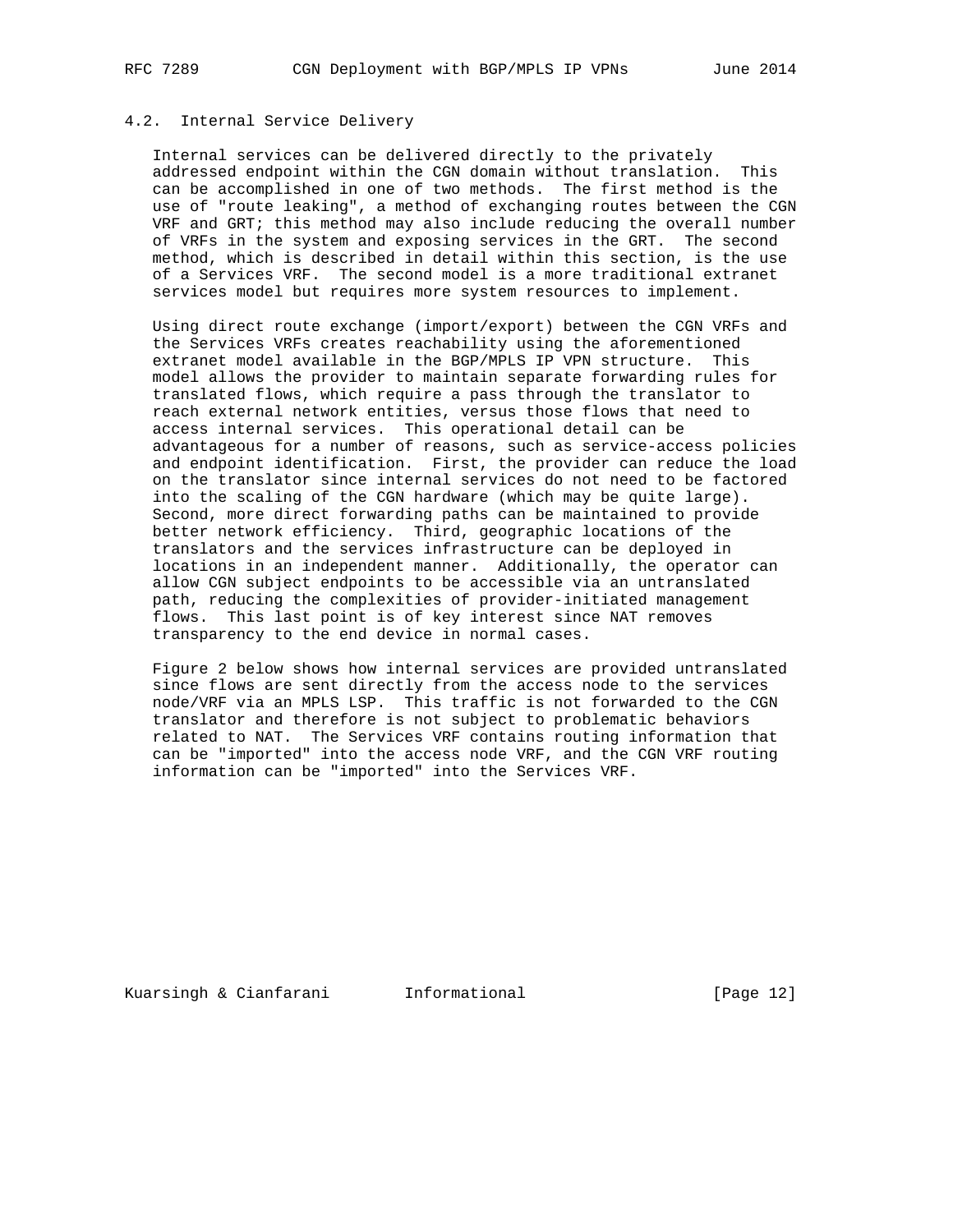

#### Figure 2: Internal Services and CGN Bypass

 An extension to the services delivery LSP is the ability to also provide direct subscriber-to-subscriber traffic flows between CGN zones. Each zone or realm may be fitted with separate CGN resources, but the subtending subscribers don't necessarily need to be mediated (translated) by the CGN translators. This option, as shown in Figure 3, is easy to implement and can only be enabled if no IPv4 address overlap is used between communicating CGN zones.

Kuarsingh & Cianfarani 1nformational 1999 [Page 13]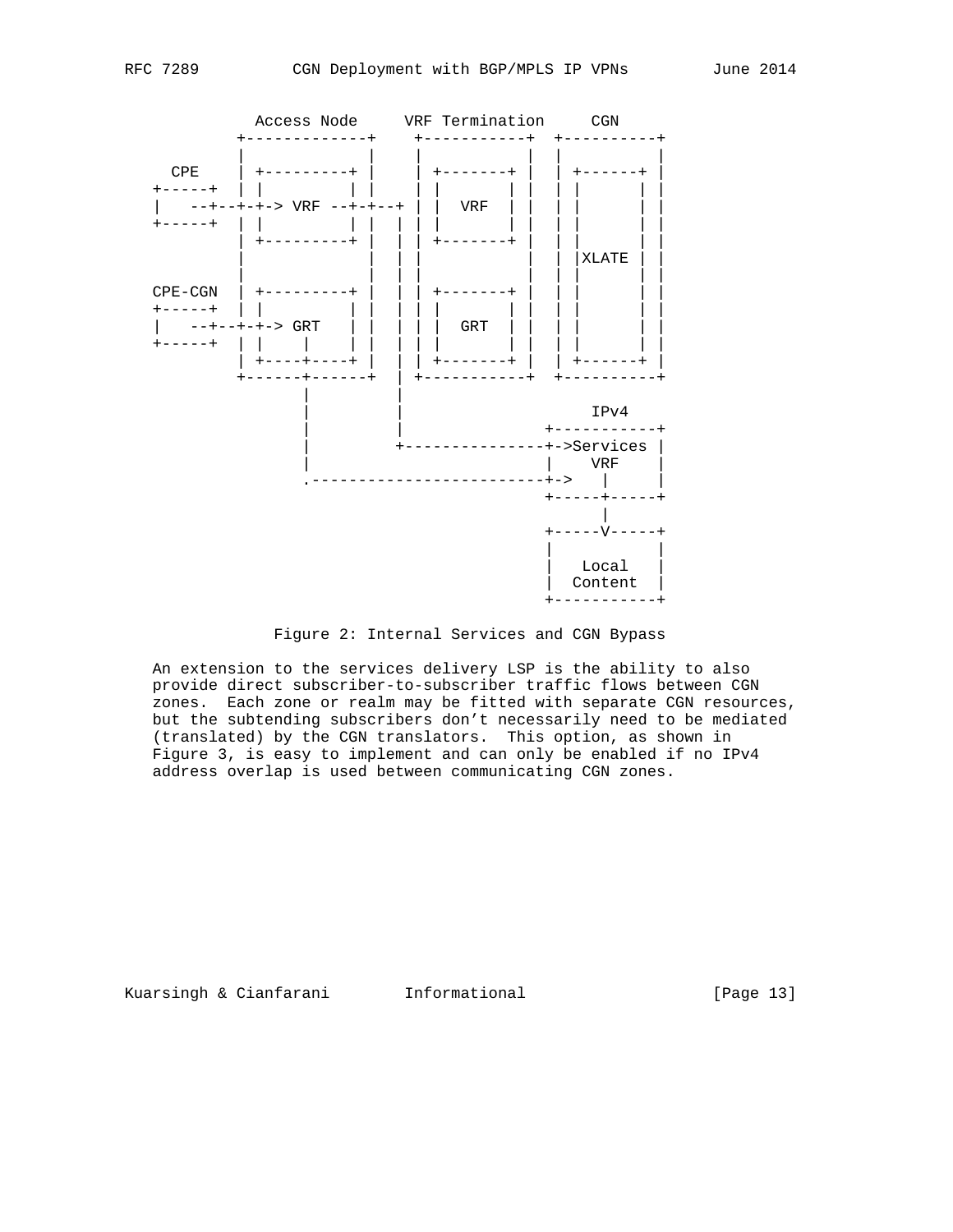

Figure 3: Subscriber-to-Subscriber CGN Bypass

 The inherent capabilities of the BGP/MPLS IP VPN model demonstrates the ability to offer CGN bypass in a standard and deterministic manner without the need of policy-based routing or traffic engineering.

4.2.1. Dual-Stack Operation

 The BGP/MPLS IP VPN CGN model can also be used in conjunction with IPv4/IPv6 dual-stack service modes. Since many providers will use CGNs on an interim basis while IPv6 matures within the global

Kuarsingh & Cianfarani Informational [Page 14]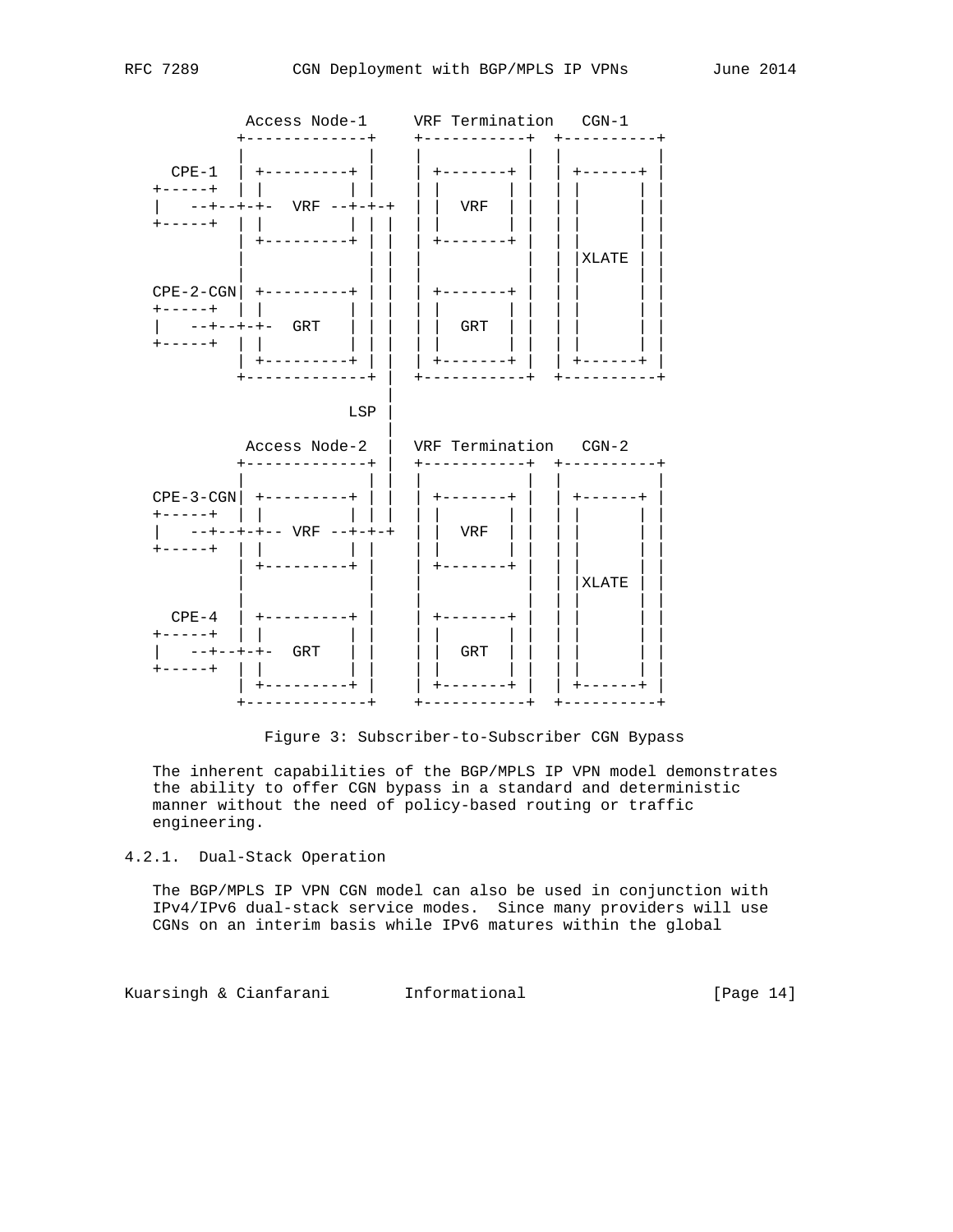Internet or due to technical constraints, a dual-stack option is of strategic importance. Operators can offer this dual-stack service for both traditional IPv4 (global IP) endpoints and CGN-mediated endpoints.

 Operators can separate the IP flows for IPv4 and IPv6 traffic, or they can use other routing techniques to move IPv6-based flows toward the GRT (Global Routing Table) while allowing IPv4 flows to remain within the IPv4 CGN VRF for translator services.

 Figure 4 shows how IPv4 translation services can be provided alongside IPv6-based services. This model allows the provider to enable CGN to manage IPv4 flows (translated), and IPv6 flows are routed without translation efficiently toward the Internet. Once again, forwarding of flows to the translator does not impact IPv6 flows, which do not require this service.



Figure 4: CGN with IPv6 Dual-Stack Operation

Kuarsingh & Cianfarani 1nformational 1999 [Page 15]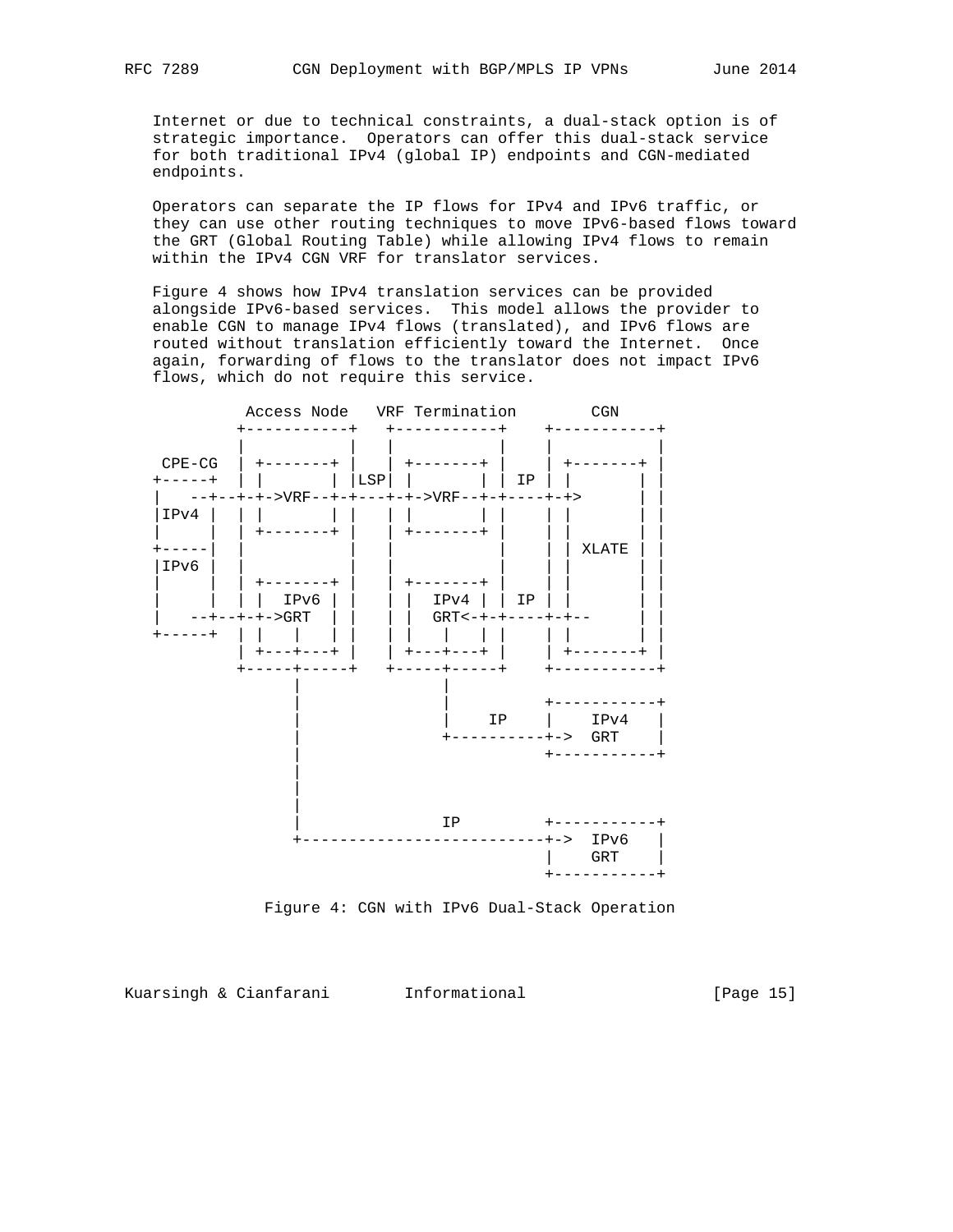#### 4.3. Deployment Flexibility

 The CGN translator services can be moved, separated or segmented (new translation realms) without the need to change the overall translation design. Since dynamic LSPs are used to forward traffic from the access nodes to the translation points, the physical location of the VRF termination points can vary and be changed easily.

 This type of flexibility allows the service provider to initially deploy more centralized translation services based on relatively low loading factors and distribute the translation points over time to improve network-traffic efficiencies and support higher translation load.

 Although traffic-engineered paths are not required within the MPLS/ VPN deployment model, nothing precludes an operator from using technologies like MPLS with Traffic Engineering [RFC3031]. Additional routing mechanisms can be used as desired by the provider and can be seen as independent. There is no specific need to diversify the existing infrastructure in most cases.

4.4. Comparison of BGP/MPLS IP VPN Option versus Other CGN Attachment Options

 Other integration architecture options exist that can attach CGN based service flows to a translator instance. Alternate options that can be used to attach such services include:

- policy-based routing (static) to direct translation-bound traffic to a network-based translator;
- traffic engineering; and
- multiple routing topologies.

#### 4.4.1. Policy-Based Routing

 Policy-based routing (PBR) provides another option to direct CGN mediated flows to a translator. PBR options, although possible, are difficult to maintain (due to static policy) and must be configured throughout the network with considerable maintenance overhead.

 More centralized deployments may be difficult or too onerous to deploy using policy-based routing methods. Policy-based routing would not achieve route separation (unless used with others options) and may add complexities to the providers' routing environment.

Kuarsingh & Cianfarani Informational [Page 16]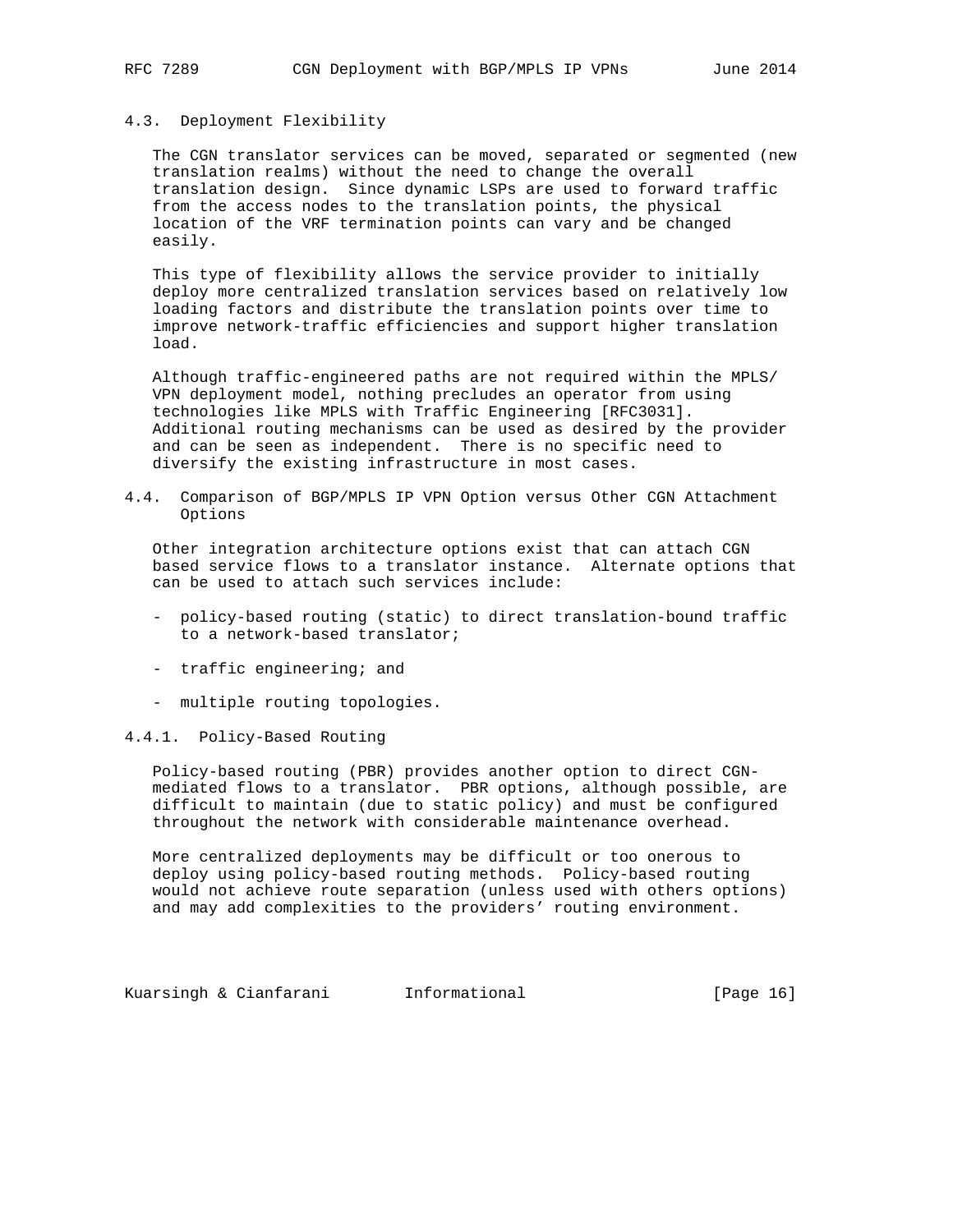# 4.4.2. Traffic Engineering

 Traffic engineering can also be used to direct traffic from an access node toward a translator. Traffic engineering, like MPLS-TE, may be difficult to set up and maintain. Traffic engineering provides additional benefits if used with MPLS by adding potential for faster path re-convergence. Traffic engineering paths would need to be updated and redefined over time as CGN translation points are augmented or moved.

### 4.4.3. Multiple Routing Topologies

 Multiple routing topologies can be used to direct CGN-based flows to translators. This option would achieve the same basic goal as the MPLS/VPN option but with additional implementation overhead and platform configuration complexity. Since operator based translation is expected to have an unknown lifecycle, and may see various degrees of demand (dependent on operator IPv4 Global space availability and shift of traffic to IPv6), it may be too large of an undertaking for the provider to enabled this as their primary option for CGN.

#### 4.5. Multicast Considerations

 When deploying BGP/MPLS IP VPNs as a service method for user-plane traffic to access CGN, one needs to be cognizant of current or future IP multicast requirements. User-plane IP Multicast that may originate outside of the VRF requires specific consideration. Adding the requirement for user plane IP multicast can potentially cause additional complexity related to importing and exporting the IP multicast routes in addition to suboptimal scaling and bandwidth utilization.

 It is recommended to reference best practice and designs from [RFC6037], [RFC6513], and [RFC5332].

#### 5. Experiences

5.1. Basic Integration and Requirements Support

 The MPLS/VPN CGN environment has been successfully integrated into real network environments utilizing existing network service delivery mechanisms. It solves many issues related to provider-based translation environments while still subject to problematic behaviors inherent within NAT.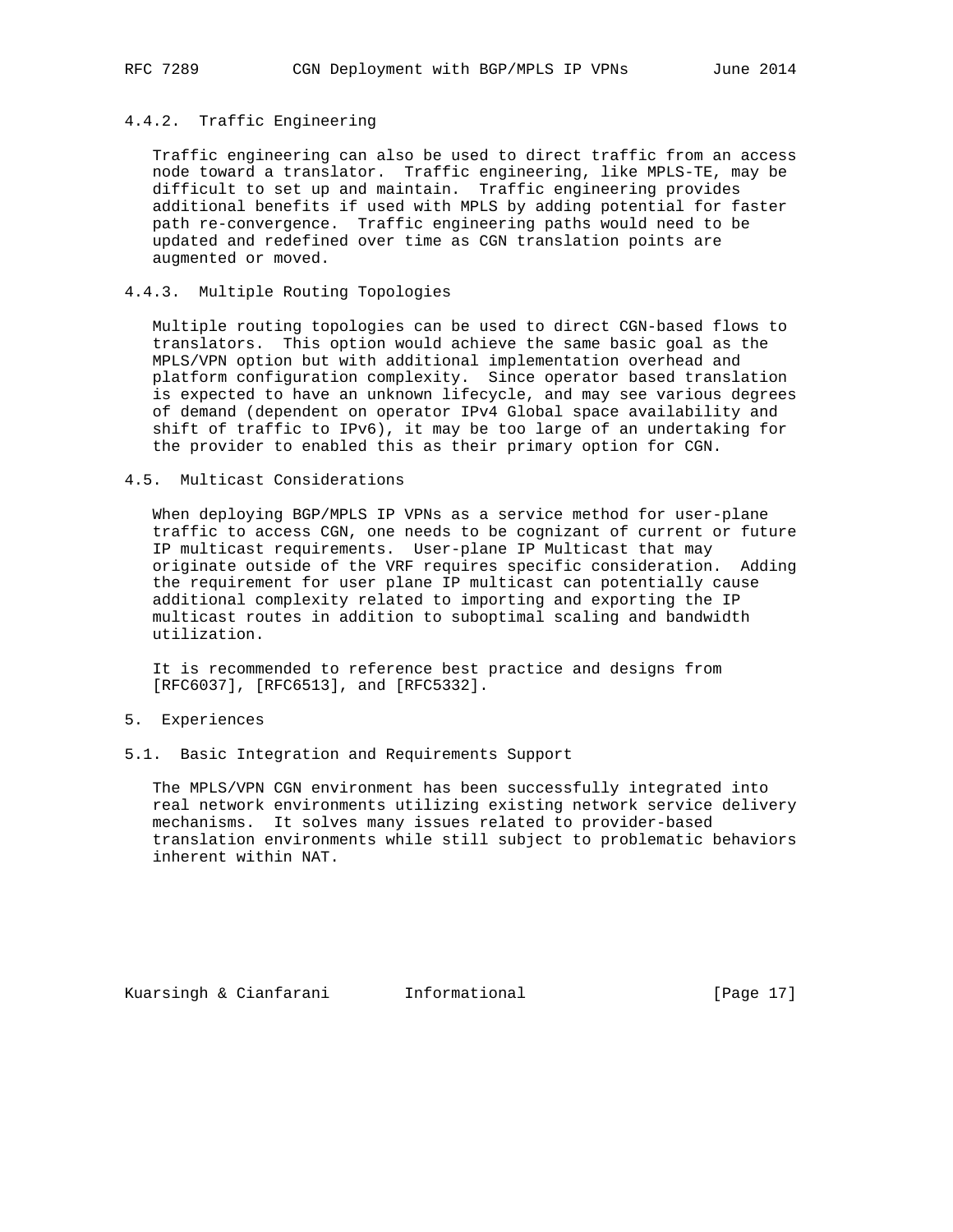The key issues that are solved or managed with the MPLS/VPN option include:

- Support for the centralized and distributed deployment model
- Routing plane separation for CGN flows versus traditional IPv4 flows
- Flexible translation point design (can relocate translators and split translation zones easily)
- Low maintenance overhead (dynamic routing environment with little maintenance of separate routing infrastructure other than management of MPLS/VPNs)
- CGN bypass options (for internal and third-party services that exist within the provider domain)
- IPv4 translation realm overlap support (can reuse IP addresses between zones with some impact to extranet service model)
- Simple failover techniques can be implemented with redundant translators, such as using a second default route
- 5.2. Performance

 The MPLS/VPN CGN model was observed to support basic functions that are typically used by subscribers within an operator environment. A full review of the observed impacts related to CGN (NAT444) are covered in [RFC7021].

6. Security Considerations

 An operator implementing CGN using BGP/MPLS IP VPNs should refer to Section 7 of [RFC6888] for security considerations related to CGN deployments. The operator should continue to employ the standard security methods in place for their standard MPLS deployment and can also refer to the Security Considerations section in [RFC4364], which discusses both control-plane and data-plane security.

7. BGP/MPLS IP VPN CGN Framework Discussion

 The MPLS/VPN delivery method for a CGN deployment is an effective and scalable way to deliver mass translation services. The architecture avoids the complex requirements of traffic engineering and policy based routing when combining these new service flows to existing IPv4

Kuarsingh & Cianfarani Informational [Page 18]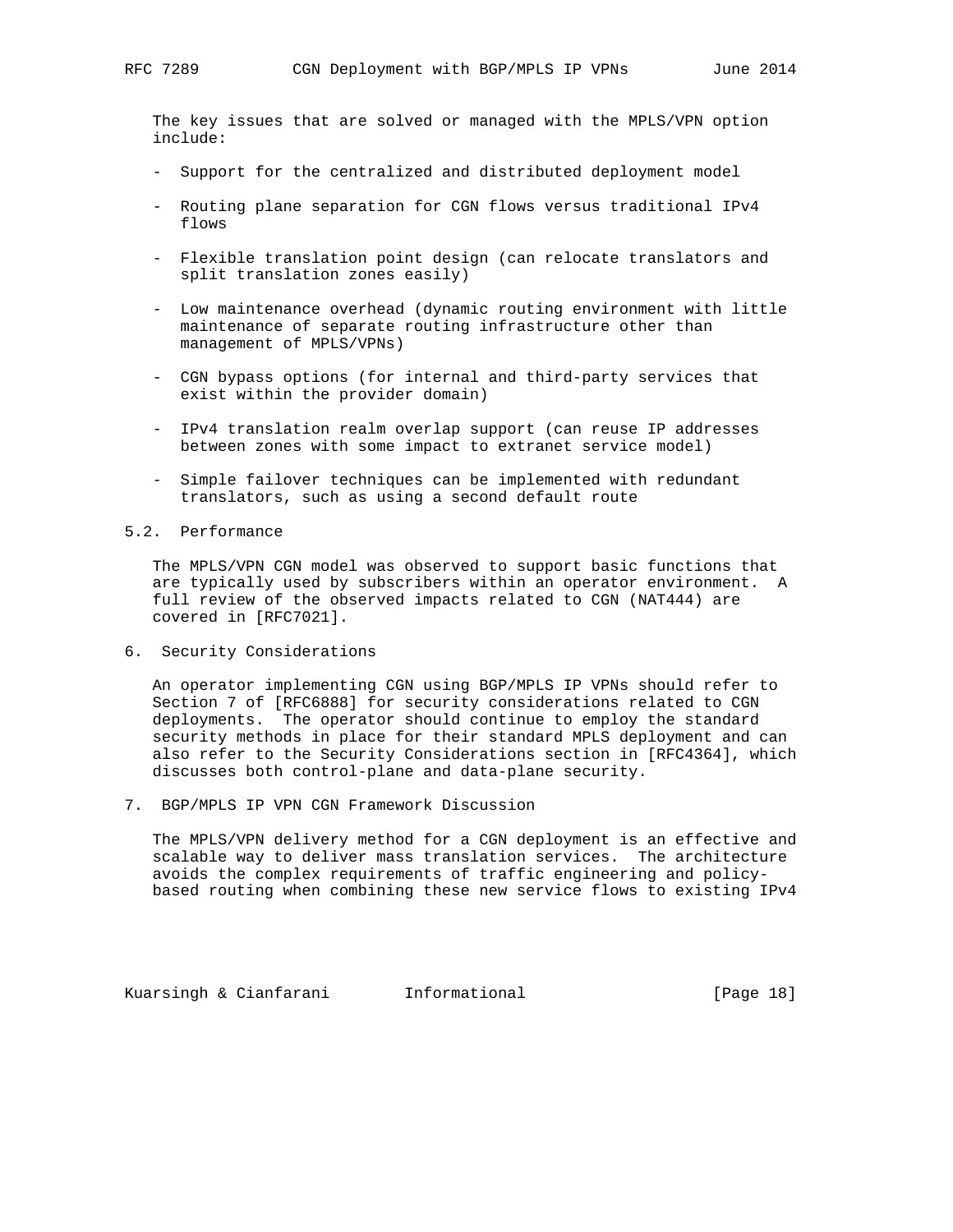operation. This is advantageous since the NAT444/CGN environments should be introduced with as little impact as possible, and these environments are expected to change over time.

 The MPLS/VPN-based CGN architecture solves many of the issues related to deploying this technology in existing operator networks.

8. Acknowledgements

 Thanks to the following people for their comments and feedback: Dan Wing, Chris Metz, Chris Donley, Tina TSOU, Christopher Liljenstolpe, and Tom Taylor.

 Thanks to the following people for their participation in integrating and testing the CGN environment and for their guidance in regard to IPv6 transition: Syd Alam, Richard Lawson, John E. Spence, John Jason Brzozowski, Chris Donley, Jason Weil, Lee Howard, and Jean-Francois Tremblay.

- 9. References
- 9.1. Normative Reference

 [RFC4364] Rosen, E. and Y. Rekhter, "BGP/MPLS IP Virtual Private Networks (VPNs)", RFC 4364, February 2006.

9.2. Informative References

[CGN-DEPLOYMENTS]

 Donley, C., Grundemann, C., Sarawat, V., Sundaresan, K., and O. Vautrin, "Deterministic Address Mapping to Reduce Logging in Carrier Grade NAT Deployments", Work in Progress, January 2014.

- [RFC1918] Rekhter, Y., Moskowitz, R., Karrenberg, D., Groot, G., and E. Lear, "Address Allocation for Private Internets", BCP 5, RFC 1918, February 1996.
- [RFC3031] Rosen, E., Viswanathan, A., and R. Callon, "Multiprotocol Label Switching Architecture", RFC 3031, January 2001.
- [RFC5332] Eckert, T., Rosen, E., Aggarwal, R., and Y. Rekhter, "MPLS Multicast Encapsulations", RFC 5332, August 2008.
- [RFC6037] Rosen, E., Cai, Y., and IJ. Wijnands, "Cisco Systems' Solution for Multicast in BGP/MPLS IP VPNs", RFC 6037, October 2010.

Kuarsingh & Cianfarani Informational [Page 19]